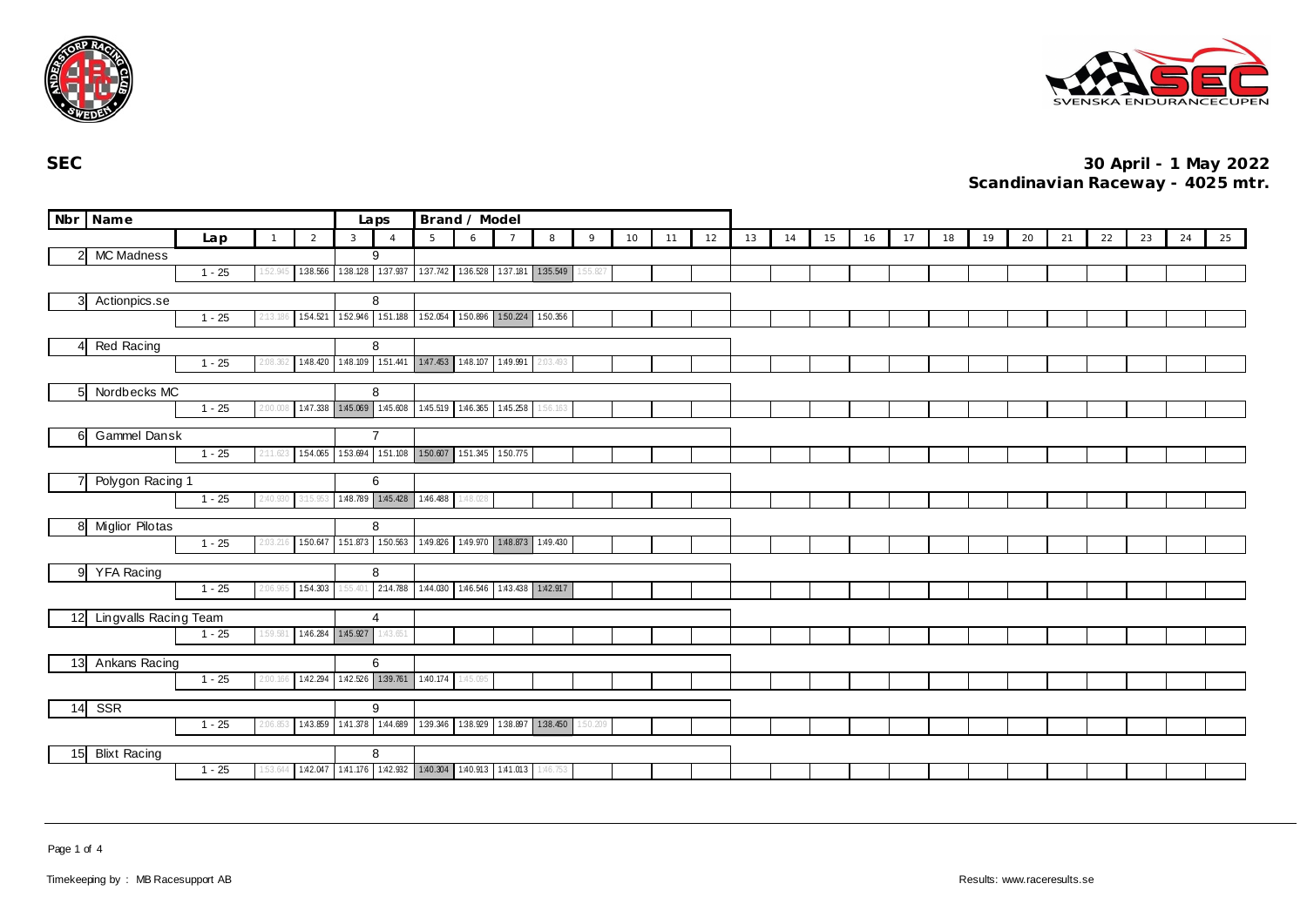



|                                  | Nbr Name           |          |  |                | Brand / Model<br>Laps |                              |                                              |                          |          |          |                                                         |   |    |    |    |    |    |    |    |    |    |    |    |    |    |    |    |    |
|----------------------------------|--------------------|----------|--|----------------|-----------------------|------------------------------|----------------------------------------------|--------------------------|----------|----------|---------------------------------------------------------|---|----|----|----|----|----|----|----|----|----|----|----|----|----|----|----|----|
|                                  |                    | Lap      |  | $\overline{1}$ | $\overline{2}$        | 3                            | $\overline{4}$                               | 5                        | 6        |          | 8                                                       | 9 | 10 | 11 | 12 | 13 | 14 | 15 | 16 | 17 | 18 | 19 | 20 | 21 | 22 | 23 | 24 | 25 |
|                                  | 16 The Wolves      |          |  |                |                       |                              | 6                                            |                          |          |          |                                                         |   |    |    |    |    |    |    |    |    |    |    |    |    |    |    |    |    |
|                                  |                    | $1 - 25$ |  | !:33.666       |                       |                              | 2:19.048 2:16.630 2:16.891 2:13.725 2:13.817 |                          |          |          |                                                         |   |    |    |    |    |    |    |    |    |    |    |    |    |    |    |    |    |
| Östmarks Racing<br>17            |                    |          |  |                |                       |                              | 8                                            |                          |          |          |                                                         |   |    |    |    |    |    |    |    |    |    |    |    |    |    |    |    |    |
| $1 - 25$<br>1:39.049<br>1:57.369 |                    |          |  |                |                       | 138.456                      | 1:39.941                                     | 2:30.666                 |          |          | 137.067 136.585 138.141                                 |   |    |    |    |    |    |    |    |    |    |    |    |    |    |    |    |    |
|                                  |                    |          |  |                |                       |                              |                                              |                          |          |          |                                                         |   |    |    |    |    |    |    |    |    |    |    |    |    |    |    |    |    |
| A-däck Racing<br>19              |                    |          |  |                |                       |                              | 4                                            |                          |          |          |                                                         |   |    |    |    |    |    |    |    |    |    |    |    |    |    |    |    |    |
|                                  |                    | $1 - 25$ |  | 2:01.592       |                       | 1:47.049 1:43.201            | 1:44.813                                     |                          |          |          |                                                         |   |    |    |    |    |    |    |    |    |    |    |    |    |    |    |    |    |
| 21                               | <b>TEAM RACE 1</b> |          |  |                |                       |                              | 8                                            |                          |          |          |                                                         |   |    |    |    |    |    |    |    |    |    |    |    |    |    |    |    |    |
|                                  |                    | $1 - 25$ |  | 57.406         |                       |                              |                                              |                          |          |          | 143.973 142.650 145.733 141.792 142.214 141.149 142.839 |   |    |    |    |    |    |    |    |    |    |    |    |    |    |    |    |    |
|                                  |                    |          |  |                |                       |                              |                                              |                          |          |          |                                                         |   |    |    |    |    |    |    |    |    |    |    |    |    |    |    |    |    |
| 22                               | Kraftw erket       |          |  |                |                       |                              | 4                                            |                          |          |          |                                                         |   |    |    |    |    |    |    |    |    |    |    |    |    |    |    |    |    |
|                                  |                    | $1 - 25$ |  | :10.833        | 1:59.472              | 158.601                      | 2:03.893                                     |                          |          |          |                                                         |   |    |    |    |    |    |    |    |    |    |    |    |    |    |    |    |    |
| 23                               | Wackorillaz        |          |  |                |                       |                              | 5                                            |                          |          |          |                                                         |   |    |    |    |    |    |    |    |    |    |    |    |    |    |    |    |    |
|                                  |                    | $1 - 25$ |  | 57.878         |                       |                              | 1.44.877  1.43.126  1.41.273                 | 1:43.380                 |          |          |                                                         |   |    |    |    |    |    |    |    |    |    |    |    |    |    |    |    |    |
|                                  |                    |          |  |                |                       |                              |                                              |                          |          |          |                                                         |   |    |    |    |    |    |    |    |    |    |    |    |    |    |    |    |    |
|                                  | 25 Ett Lag         |          |  |                |                       |                              | 6                                            |                          |          |          |                                                         |   |    |    |    |    |    |    |    |    |    |    |    |    |    |    |    |    |
|                                  |                    | $1 - 25$ |  | 1:50.412       | 1:44.030              | 139.777 1:41.047             |                                              | 1:38.898                 | 1:42.739 |          |                                                         |   |    |    |    |    |    |    |    |    |    |    |    |    |    |    |    |    |
| 26                               | The Wolverines     |          |  |                |                       |                              | $\overline{7}$                               |                          |          |          |                                                         |   |    |    |    |    |    |    |    |    |    |    |    |    |    |    |    |    |
|                                  |                    | $1 - 25$ |  | 2:10.158       | 1:55.044              | 155.121 154.309              |                                              | 152.041 152.260 2.01.448 |          |          |                                                         |   |    |    |    |    |    |    |    |    |    |    |    |    |    |    |    |    |
|                                  |                    |          |  |                |                       |                              |                                              |                          |          |          |                                                         |   |    |    |    |    |    |    |    |    |    |    |    |    |    |    |    |    |
| 28                               | Team Örnarna       |          |  |                | 152.196               | 153.656 152.232              | 8                                            | 152.855 153.237          |          |          | 152.763 151.707                                         |   |    |    |    |    |    |    |    |    |    |    |    |    |    |    |    |    |
|                                  |                    | $1 - 25$ |  | 2:05.664       |                       |                              |                                              |                          |          |          |                                                         |   |    |    |    |    |    |    |    |    |    |    |    |    |    |    |    |    |
| 32                               | Barilla Racing     |          |  |                |                       |                              | $\overline{7}$                               |                          |          |          |                                                         |   |    |    |    |    |    |    |    |    |    |    |    |    |    |    |    |    |
|                                  |                    | $1 - 25$ |  | 2:05.877       | 1:49.356              | 1:49.651 1:49.619            |                                              | 1.50.517 1.48.925        |          | 1:50.645 |                                                         |   |    |    |    |    |    |    |    |    |    |    |    |    |    |    |    |    |
|                                  |                    |          |  |                |                       |                              |                                              |                          |          |          |                                                         |   |    |    |    |    |    |    |    |    |    |    |    |    |    |    |    |    |
| 51                               | THFs juniorer      | $1 - 25$ |  | 2:03.838       |                       | 1.48.529  1.45.052  1.47.351 | 8                                            |                          |          |          | 1.44.801 1.42.466 1.42.368 1.42.559                     |   |    |    |    |    |    |    |    |    |    |    |    |    |    |    |    |    |
|                                  |                    |          |  |                |                       |                              |                                              |                          |          |          |                                                         |   |    |    |    |    |    |    |    |    |    |    |    |    |    |    |    |    |
| 53                               | Wackorillazz       |          |  |                |                       |                              | $\overline{7}$                               |                          |          |          |                                                         |   |    |    |    |    |    |    |    |    |    |    |    |    |    |    |    |    |
|                                  |                    | $1 - 25$ |  | 1:59.350       | 1:50.673              |                              | 3.50.962 1:48.883 1:49.124 1:49.812 1:53.566 |                          |          |          |                                                         |   |    |    |    |    |    |    |    |    |    |    |    |    |    |    |    |    |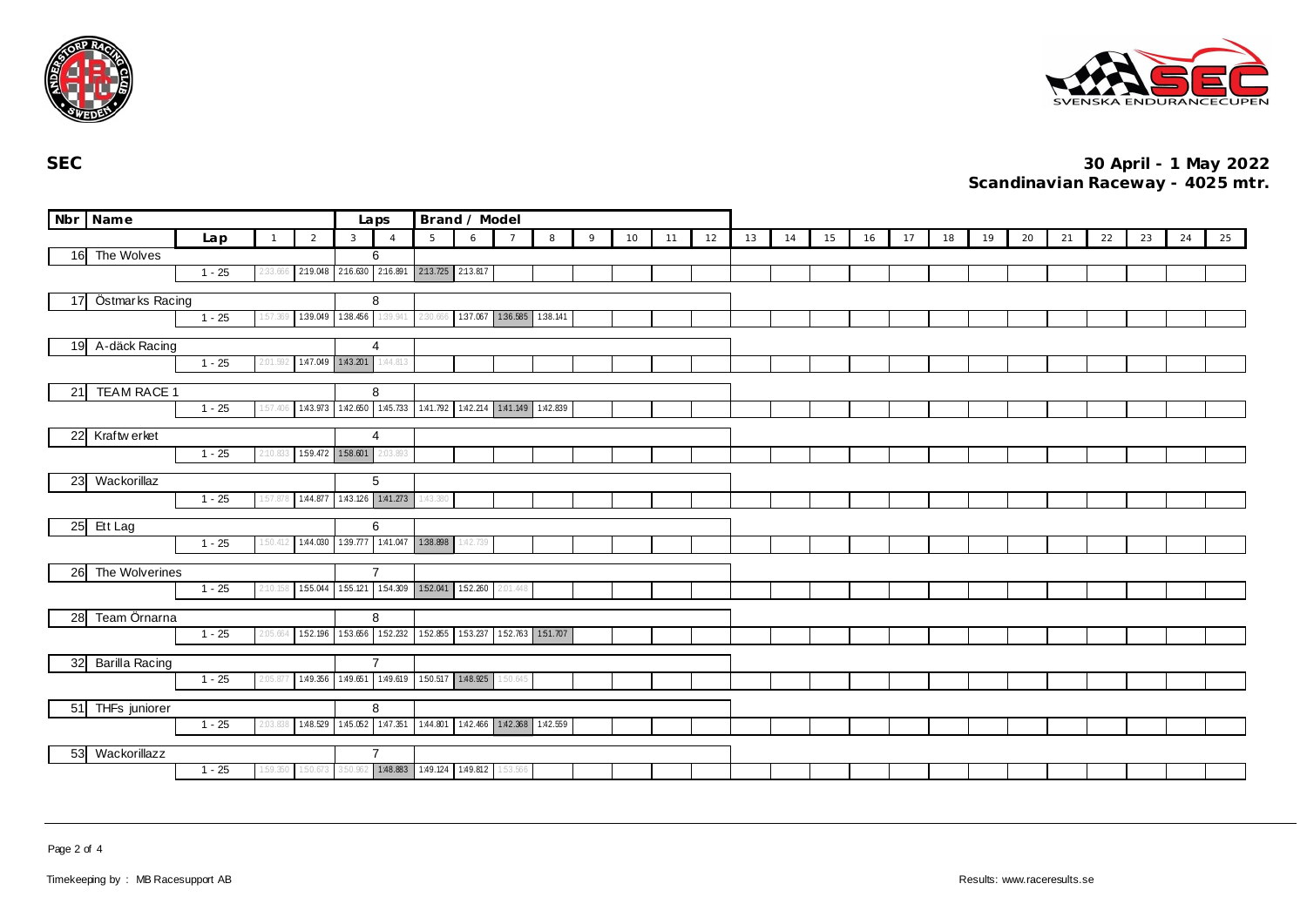



|     | Nbr Name                         |          |              |                | Brand / Model<br>Laps                                   |                                                                 |                              |          |                |                                         |   |    |    |    |    |    |    |    |    |    |    |    |    |    |    |    |    |
|-----|----------------------------------|----------|--------------|----------------|---------------------------------------------------------|-----------------------------------------------------------------|------------------------------|----------|----------------|-----------------------------------------|---|----|----|----|----|----|----|----|----|----|----|----|----|----|----|----|----|
|     |                                  | Lap      | $\mathbf{1}$ | $\overline{2}$ | 3                                                       | $\overline{4}$                                                  | 5                            | 6        | $\overline{7}$ | 8                                       | 9 | 10 | 11 | 12 | 13 | 14 | 15 | 16 | 17 | 18 | 19 | 20 | 21 | 22 | 23 | 24 | 25 |
|     | 54 JAA Racing                    |          |              |                |                                                         | 8                                                               |                              |          |                |                                         |   |    |    |    |    |    |    |    |    |    |    |    |    |    |    |    |    |
|     |                                  | $1 - 25$ | ' 08.85'     |                |                                                         | 150.137 1.48.282 1.48.731                                       | 1.47.981  1.47.541  1.48.525 |          |                | 1:58.553                                |   |    |    |    |    |    |    |    |    |    |    |    |    |    |    |    |    |
| 55  | Team Ica                         |          |              | 8              |                                                         |                                                                 |                              |          |                |                                         |   |    |    |    |    |    |    |    |    |    |    |    |    |    |    |    |    |
|     |                                  | $1 - 25$ |              |                | 147.022 144.971 143.245 143.751 143.978 142.762 153.979 |                                                                 |                              |          |                |                                         |   |    |    |    |    |    |    |    |    |    |    |    |    |    |    |    |    |
|     |                                  |          | 2:04.789     |                |                                                         |                                                                 |                              |          |                |                                         |   |    |    |    |    |    |    |    |    |    |    |    |    |    |    |    |    |
|     | 58 Need4speed                    |          |              |                |                                                         | $\overline{7}$                                                  |                              |          |                |                                         |   |    |    |    |    |    |    |    |    |    |    |    |    |    |    |    |    |
|     |                                  | $1 - 25$ | 2:15.588     |                |                                                         | 2.00.147 1.59.447 1.59.862 2.00.069 1.58.914 2.00.228           |                              |          |                |                                         |   |    |    |    |    |    |    |    |    |    |    |    |    |    |    |    |    |
|     | 61 A-Däck Racing 2               |          | 4            |                |                                                         |                                                                 |                              |          |                |                                         |   |    |    |    |    |    |    |    |    |    |    |    |    |    |    |    |    |
|     |                                  | $1 - 25$ | 2:05.932     |                |                                                         | 151.583 150.245 152.680                                         |                              |          |                |                                         |   |    |    |    |    |    |    |    |    |    |    |    |    |    |    |    |    |
|     |                                  |          |              |                |                                                         |                                                                 |                              |          |                |                                         |   |    |    |    |    |    |    |    |    |    |    |    |    |    |    |    |    |
| 64  | <b>Team Gimli</b>                |          |              |                |                                                         | 9                                                               |                              |          |                |                                         |   |    |    |    |    |    |    |    |    |    |    |    |    |    |    |    |    |
|     |                                  | $1 - 25$ | 2:04.752     |                |                                                         | 144.382 145.831 143.256 146.158 142.843 144.611 143.197 142.523 |                              |          |                |                                         |   |    |    |    |    |    |    |    |    |    |    |    |    |    |    |    |    |
|     | 69 Ryno Racing                   |          |              | 6              |                                                         |                                                                 |                              |          |                |                                         |   |    |    |    |    |    |    |    |    |    |    |    |    |    |    |    |    |
|     |                                  | $1 - 25$ | 1:44.953     | 3:07.032       |                                                         | 1:35.527  1:36.253  1:33.948                                    |                              | 1:31.742 |                |                                         |   |    |    |    |    |    |    |    |    |    |    |    |    |    |    |    |    |
|     |                                  |          |              |                |                                                         |                                                                 |                              |          |                |                                         |   |    |    |    |    |    |    |    |    |    |    |    |    |    |    |    |    |
|     | 77 Kraftwerk 77                  |          |              |                |                                                         | $\overline{7}$                                                  |                              |          |                |                                         |   |    |    |    |    |    |    |    |    |    |    |    |    |    |    |    |    |
|     |                                  | $1 - 25$ | 1:58.173     |                |                                                         | 141.800 142.581 141.252 141.390 140.384                         |                              |          | 1:43.248       |                                         |   |    |    |    |    |    |    |    |    |    |    |    |    |    |    |    |    |
| 88  | NDM Racing Team                  |          |              |                |                                                         | 8                                                               |                              |          |                |                                         |   |    |    |    |    |    |    |    |    |    |    |    |    |    |    |    |    |
|     |                                  | $1 - 25$ | 2:07.277     |                |                                                         | 151.810 1:48.931 1:49.038 1:48.694 1:47.876 1:47.314 1:48.623   |                              |          |                |                                         |   |    |    |    |    |    |    |    |    |    |    |    |    |    |    |    |    |
|     |                                  |          |              |                |                                                         |                                                                 |                              |          |                |                                         |   |    |    |    |    |    |    |    |    |    |    |    |    |    |    |    |    |
| 94  | Racing Just4Fun                  |          |              |                |                                                         | $\overline{7}$                                                  |                              |          |                |                                         |   |    |    |    |    |    |    |    |    |    |    |    |    |    |    |    |    |
|     |                                  | $1 - 25$ | 2:14.763     |                |                                                         | 2.00.374 1.59.282 1.59.893 1.58.400 1.58.383 2.11.957           |                              |          |                |                                         |   |    |    |    |    |    |    |    |    |    |    |    |    |    |    |    |    |
| 111 | 2Fast4U                          |          |              | 9              |                                                         |                                                                 |                              |          |                |                                         |   |    |    |    |    |    |    |    |    |    |    |    |    |    |    |    |    |
|     |                                  | $1 - 25$ | 1:58.302     |                |                                                         | 1.43.332 1.55.878 1.44.159                                      |                              |          |                | 142.693 140.071 139.596 141.393 139.642 |   |    |    |    |    |    |    |    |    |    |    |    |    |    |    |    |    |
|     |                                  |          |              |                |                                                         |                                                                 |                              |          |                |                                         |   |    |    |    |    |    |    |    |    |    |    |    |    |    |    |    |    |
| 161 | <b>Team Elmersson Motorsport</b> |          |              |                |                                                         | $\overline{7}$                                                  |                              |          |                |                                         |   |    |    |    |    |    |    |    |    |    |    |    |    |    |    |    |    |
|     |                                  | $1 - 25$ | 1:51.364     |                |                                                         | 144.254 142.761 153.000                                         | 4:39.772                     | 1:44.481 | 1:50.130       |                                         |   |    |    |    |    |    |    |    |    |    |    |    |    |    |    |    |    |
| 190 | Uddevalla Roadracing             |          |              |                |                                                         | $\overline{1}$                                                  |                              |          |                |                                         |   |    |    |    |    |    |    |    |    |    |    |    |    |    |    |    |    |
|     |                                  | $1 - 25$ | 1:49.644     |                |                                                         |                                                                 |                              |          |                |                                         |   |    |    |    |    |    |    |    |    |    |    |    |    |    |    |    |    |